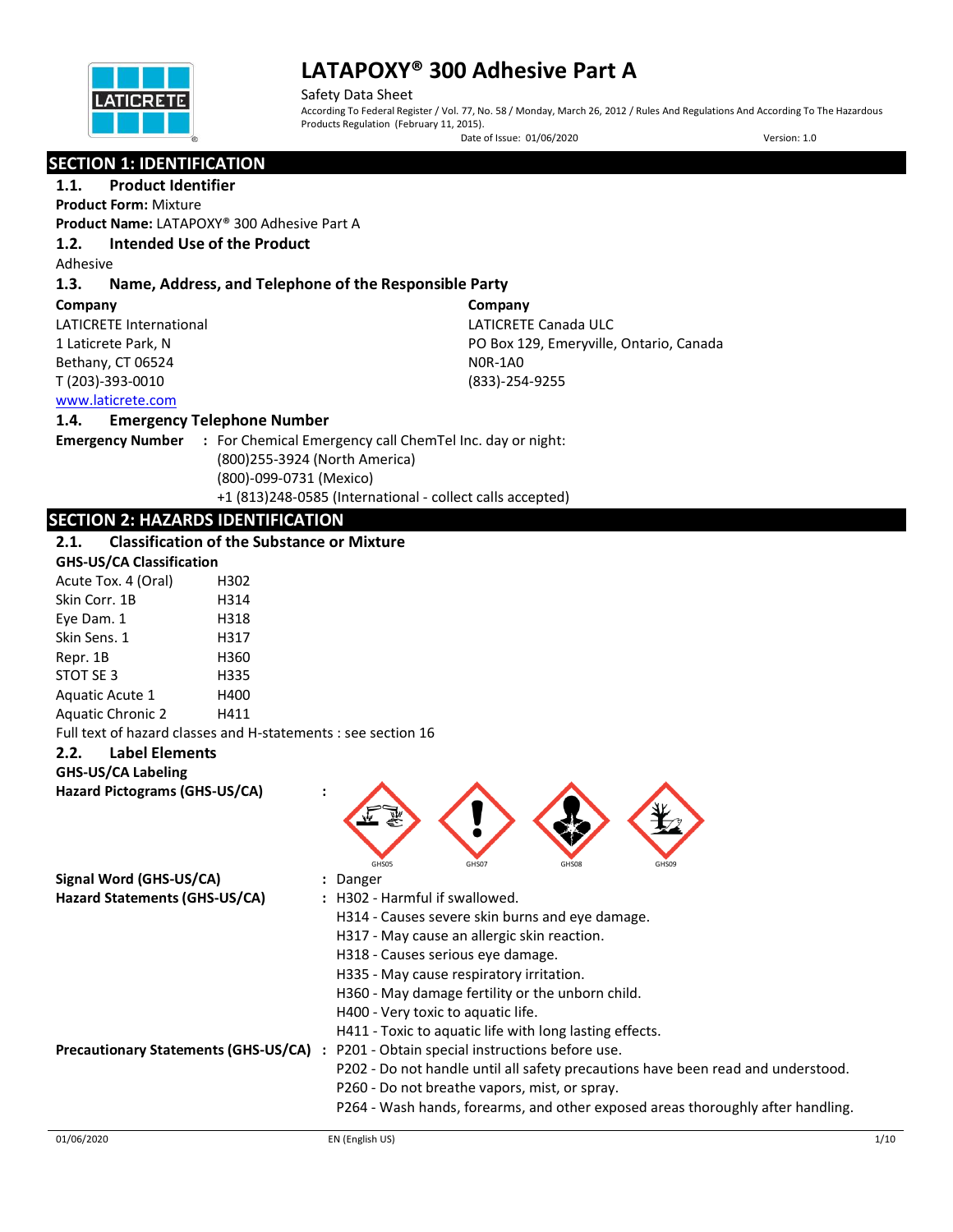Safety Data Sheet

According To Federal Register / Vol. 77, No. 58 / Monday, March 26, 2012 / Rules And Regulations And According To The Hazardous Products Regulation (February 11, 2015).

- P270 Do not eat, drink or smoke when using this product.
- P271 Use only outdoors or in a well-ventilated area.

P272 - Contaminated work clothing should not be allowed out of the workplace.

P273 - Avoid release to the environment.

P280 - Wear protective gloves, protective clothing, and eye protection.

P301+P312 - IF SWALLOWED: Call a POISON CENTER or doctor if you feel unwell.

P301+P330+P331 - IF SWALLOWED: Rinse mouth. Do NOT induce vomiting.

P303+P361+P353 - IF ON SKIN (or hair): Take off immediately all contaminated clothing. Rinse skin with water .

P304+P340 - IF INHALED: Remove person to fresh air and keep comfortable for breathing.

P305+P351+P338 - IF IN EYES: Rinse cautiously with water for several minutes. Remove contact lenses, if present and easy to do. Continue rinsing.

P308+P313 - If exposed or concerned: Get medical advice/attention.

P310 - Immediately call a POISON CENTER or doctor.

P321 - Specific treatment (see section 4 on this SDS).

P330 - Rinse mouth.

P333+P313 - If skin irritation or rash occurs: Get medical advice/attention.

P362+P364 - Take off contaminated clothing and wash it before reuse.

P391 - Collect spillage.

P403+P233 - Store in a well-ventilated place. Keep container tightly closed.

P405 - Store locked up.

P501 - Dispose of contents/container in accordance with local, regional, national, and international regulations.

## **2.3. Other Hazards**

Exposure may aggravate pre-existing eye, skin, or respiratory conditions.

## **2.4. Unknown Acute Toxicity (GHS-US/CA)**

No data available

## **SECTION 3: COMPOSITION/INFORMATION ON INGREDIENTS**

**3.1. Substance**

Not applicable

**3.2. Mixture**

| <b>Name</b>                                 | <b>Product Identifier</b> | $%$ $*$   | <b>GHS Ingredient Classification</b> |
|---------------------------------------------|---------------------------|-----------|--------------------------------------|
| Tall oil fatty acids, reaction product with | (CAS-No.) 68953-36-6      | $49 - 97$ | Skin Irrit. 2, H315                  |
| Tetraethylene pentamine                     |                           |           | Eye Irrit. 2A, H319                  |
|                                             |                           |           | Skin Sens. 1A, H317                  |
|                                             |                           |           | STOT SE 3, H335                      |
| Tetraethylenepentamine                      | (CAS-No.) 112-57-2        | $10 - 19$ | Acute Tox. 4 (Oral), H302            |
|                                             |                           |           | Acute Tox. 3 (Dermal), H311          |
|                                             |                           |           | Skin Corr. 1B, H314                  |
|                                             |                           |           | Eye Dam. 1, H318                     |
|                                             |                           |           | Skin Sens. 1, H317                   |
|                                             |                           |           | Aquatic Acute 1, H400                |
|                                             |                           |           | Aquatic Chronic 1, H410              |
| 1-Piperazineethanamine                      | (CAS-No.) 140-31-8        | $5 - 10$  | Flam. Liq. 4, H227                   |
|                                             |                           |           | Acute Tox. 4 (Oral), H302            |
|                                             |                           |           | Acute Tox. 4 (Dermal), H312          |
|                                             |                           |           | Skin Corr. 1B, H314                  |
|                                             |                           |           | Eye Dam. 1, H318                     |
|                                             |                           |           | Skin Sens. 1, H317                   |
|                                             |                           |           | Aquatic Acute 3, H402                |
|                                             |                           |           | Aquatic Chronic 3, H412              |
| <b>Bisphenol A</b>                          | (CAS-No.) 80-05-7         | $3 - 5$   | Eye Dam. 1, H318                     |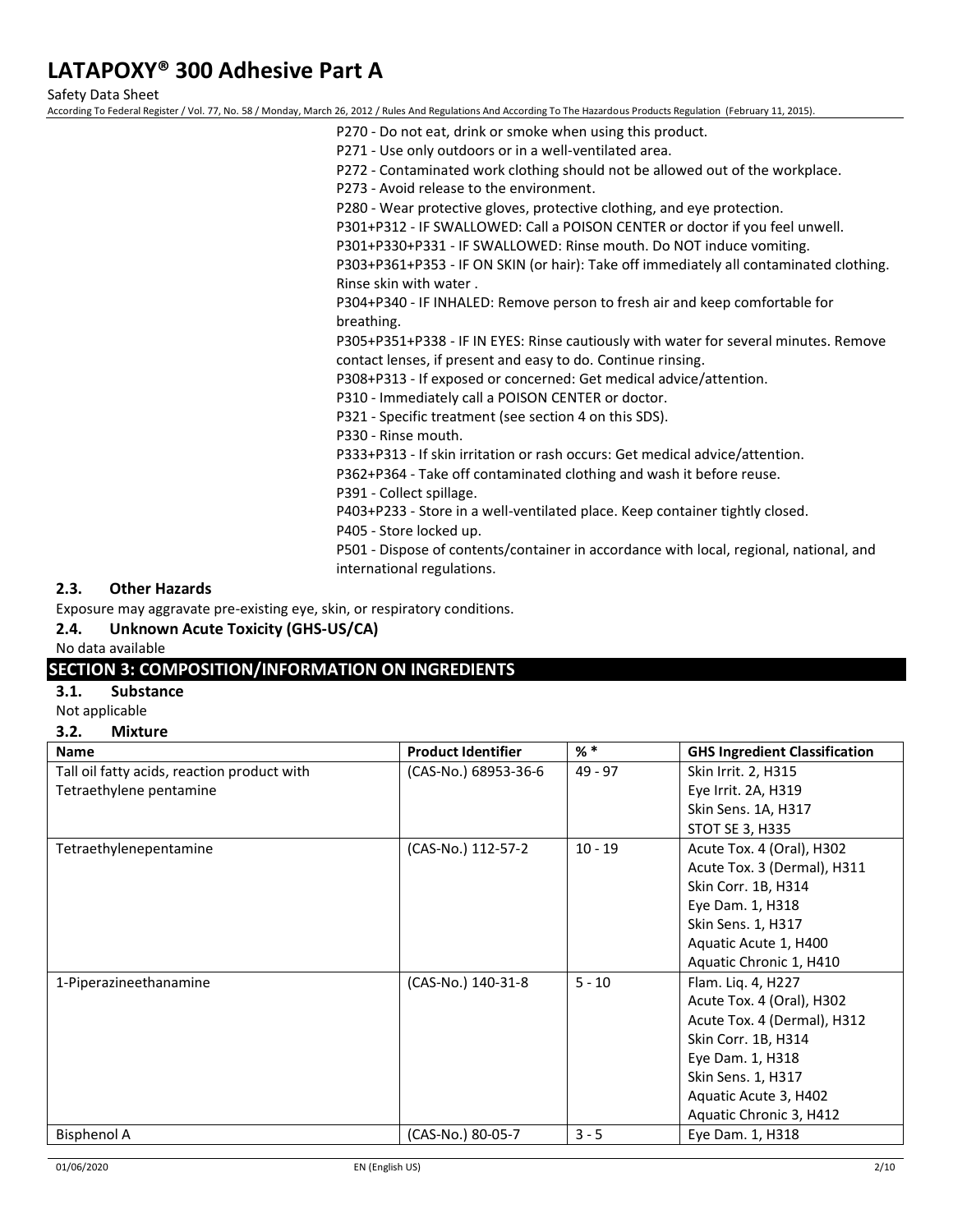Safety Data Sheet

According To Federal Register / Vol. 77, No. 58 / Monday, March 26, 2012 / Rules And Regulations And According To The Hazardous Products Regulation (February 11, 2015).

|                                      |                   |          | Skin Sens. 1, H317<br>Repr. 1B, H360<br>STOT SE 3, H335<br>Aquatic Acute 2, H401                                                                    |
|--------------------------------------|-------------------|----------|-----------------------------------------------------------------------------------------------------------------------------------------------------|
|                                      |                   |          | Aquatic Chronic 2, H411<br>Comb. Dust                                                                                                               |
| 2,4,6-Tri(dimethylaminomethyl)phenol | (CAS-No.) 90-72-2 | $\leq$ 3 | Acute Tox. 4 (Oral), H302<br>Acute Tox. 4 (Dermal), H312<br>Skin Corr. 1C, H314<br>Eye Dam. 1, H318<br>Skin Sens. 1B, H317<br>Aquatic Acute 3, H402 |

Full text of H-phrases: see section 16

\*Percentages are listed in weight by weight percentage (w/w%) for liquid and solid ingredients. Gas ingredients are listed in volume by volume percentage (v/v%).

## **SECTION 4: FIRST AID MEASURES**

## **4.1. Description of First-aid Measures**

**General:** Never give anything by mouth to an unconscious person. If you feel unwell, seek medical advice (show the label where possible).

**Inhalation:** Remove to fresh air and keep at rest in a position comfortable for breathing. Immediately call a poison center or doctor/physician.

**Skin Contact:** Immediately remove contaminated clothing. Immediately flush skin with plenty of water for at least 30 minutes. Get immediate medical advice/attention.

**Eye Contact:** Immediately rinse with water for at least 30 minutes. Remove contact lenses, if present and easy to do. Continue rinsing. Get immediate medical advice/attention.

**Ingestion:** Rinse mouth. Do NOT induce vomiting. Obtain emergency medical attention.

## **4.2. Most Important Symptoms and Effects Both Acute and Delayed**

**General:** Causes severe skin burns and eye damage. Harmful if swallowed. Skin sensitization. May cause respiratory irritation. May damage fertility. May damage the unborn child.

**Inhalation:** Irritation of the respiratory tract and the other mucous membranes. May be corrosive to the respiratory tract.

**Skin Contact:** Causes severe irritation which will progress to chemical burns. May cause an allergic skin reaction.

**Eye Contact:** Causes permanent damage to the cornea, iris, or conjunctiva.

**Ingestion:** This material is harmful orally and can cause adverse health effects or death in significant amounts. May cause burns or irritation of the linings of the mouth, throat, and gastrointestinal tract.

**Chronic Symptoms:** May damage fertility or the unborn child.

#### **4.3. Indication of Any Immediate Medical Attention and Special Treatment Needed**

If exposed or concerned, get medical advice and attention. If medical advice is needed, have product container or label at hand.

## **SECTION 5: FIRE-FIGHTING MEASURES**

## **5.1. Extinguishing Media**

**Suitable Extinguishing Media:** Dry chemical powder, alcohol-resistant foam, carbon dioxide (CO2).

**Unsuitable Extinguishing Media:** Do not use a heavy water stream. Use of heavy stream of water may spread fire.

#### **5.2. Special Hazards Arising From the Substance or Mixture**

**Fire Hazard:** Not considered flammable but may burn at high temperatures.

**Explosion Hazard:** Product is not explosive.

**Reactivity:** May react exothermically with water releasing heat. Adding an acid to a base or base to an acid may cause a violent reaction.

## **5.3. Advice for Firefighters**

**Precautionary Measures Fire:** Exercise caution when fighting any chemical fire.

**Firefighting Instructions:** Use water spray or fog for cooling exposed containers.

**Protection During Firefighting:** Do not enter fire area without proper protective equipment, including respiratory protection.

**Hazardous Combustion Products**: Carbon oxides (CO, CO2). Nitrogen oxides. Ammonia.

**Other Information:** Do not allow run-off from fire fighting to enter drains or water courses.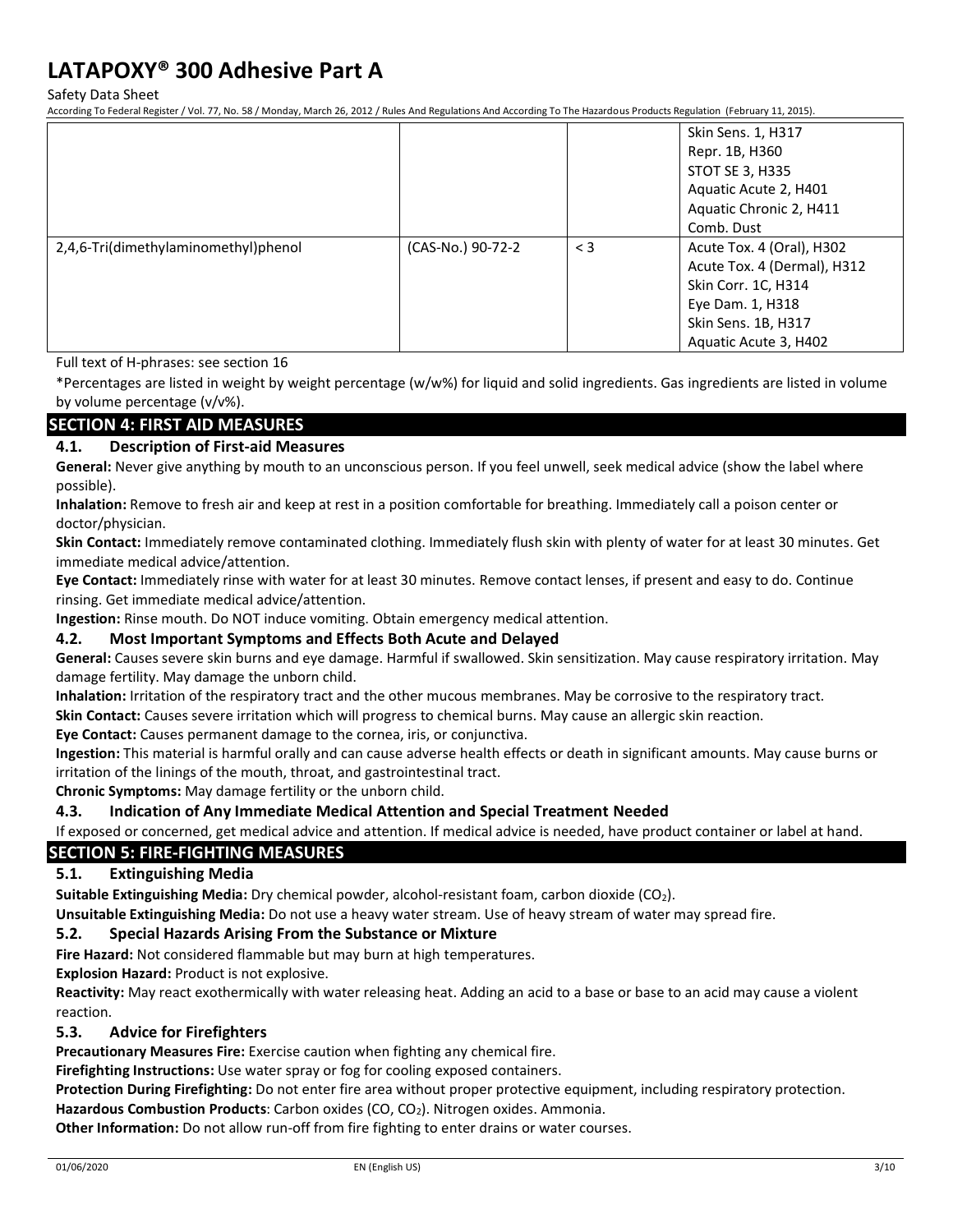#### Safety Data Sheet

According To Federal Register / Vol. 77, No. 58 / Monday, March 26, 2012 / Rules And Regulations And According To The Hazardous Products Regulation (February 11, 2015).

### **5.4. Reference to Other Sections**

## Refer to Section 9 for flammability properties.

## **SECTION 6: ACCIDENTAL RELEASE MEASURES**

## **6.1. Personal Precautions, Protective Equipment and Emergency Procedures**

**General Measures:** Do not get in eyes, on skin, or on clothing. Do not breathe vapor, mist or spray.

#### **6.1.1. For Non-Emergency Personnel**

**Protective Equipment:** Use appropriate personal protective equipment (PPE).

**Emergency Procedures:** Evacuate unnecessary personnel.

#### **6.1.2. For Emergency Personnel**

**Protective Equipment:** Equip cleanup crew with proper protection.

**Emergency Procedures:** Upon arrival at the scene, a first responder is expected to recognize the presence of dangerous goods, protect oneself and the public, secure the area, and call for the assistance of trained personnel as soon as conditions permit. Ventilate area.

## **6.2. Environmental Precautions**

Prevent entry to sewers and public waters. Avoid release to the environment. Collect spillage.

## **6.3. Methods and Materials for Containment and Cleaning Up**

**For Containment:** Contain any spills with dikes or absorbents to prevent migration and entry into sewers or streams. As an immediate precautionary measure, isolate spill or leak area in all directions.

**Methods for Cleaning Up:** Clean up spills immediately and dispose of waste safely. Transfer spilled material to a suitable container for disposal. Contact competent authorities after a spill. Cautiously neutralize spilled liquid.

## **6.4. Reference to Other Sections**

See Section 8 for exposure controls and personal protection and Section 13 for disposal considerations.

## **SECTION 7: HANDLING AND STORAGE**

## **7.1. Precautions for Safe Handling**

**Additional Hazards When Processed:** May release corrosive vapors.

**Precautions for Safe Handling:** Wash hands and other exposed areas with mild soap and water before eating, drinking or smoking and when leaving work. Avoid contact with eyes, skin and clothing. Obtain special instructions before use. Do not handle until all safety precautions have been read and understood. Do not breathe dust/fume/gas/mist/vapors/spray. Handle empty containers with care because they may still present a hazard. Do not get in eyes, on skin, or on clothing.

**Hygiene Measures:** Handle in accordance with good industrial hygiene and safety procedures.

## **7.2. Conditions for Safe Storage, Including Any Incompatibilities**

**Technical Measures:** Comply with applicable regulations.

**Storage Conditions:** Keep container closed when not in use. Store in a dry, cool place. Keep/Store away from direct sunlight, extremely high or low temperatures and incompatible materials. Store locked up/in a secure area. Store in original container or corrosive resistant and/or lined container.

**Incompatible Materials:** Strong oxidizers. Organic acids. Mineral acids. Sodium hypochlorite. Peroxides. Nitrosating agents. Product slowly corrodes copper, aluminum, zinc, and galvanized surfaces.

## **7.3. Specific End Use(s)**

Adhesive

## **SECTION 8: EXPOSURE CONTROLS/PERSONAL PROTECTION**

## **8.1. Control Parameters**

For substances listed in section 3 that are not listed here, there are no established exposure limits from the manufacturer, supplier, importer, or the appropriate advisory agency including: ACGIH (TLV), AIHA (WEEL), NIOSH (REL), OSHA (PEL), or Canadian provincial governments.

| Tetraethylenepentamine (112-57-2) |                        |                                |  |
|-----------------------------------|------------------------|--------------------------------|--|
| <b>USA AIHA</b>                   | WEEL TWA $(mg/m3)$     | 5 mg/m <sup>3</sup>            |  |
| <b>USA AIHA</b>                   | AIHA chemical category | skin notation, Skin sensitizer |  |
| <b>Bisphenol A (80-05-7)</b>      |                        |                                |  |
| Yukon                             | OEL Ceiling $(mg/m3)$  | 2.8 mg/m <sup>3</sup>          |  |
| Yukon                             | OEL Ceiling (ppm)      | $0.05$ ppm                     |  |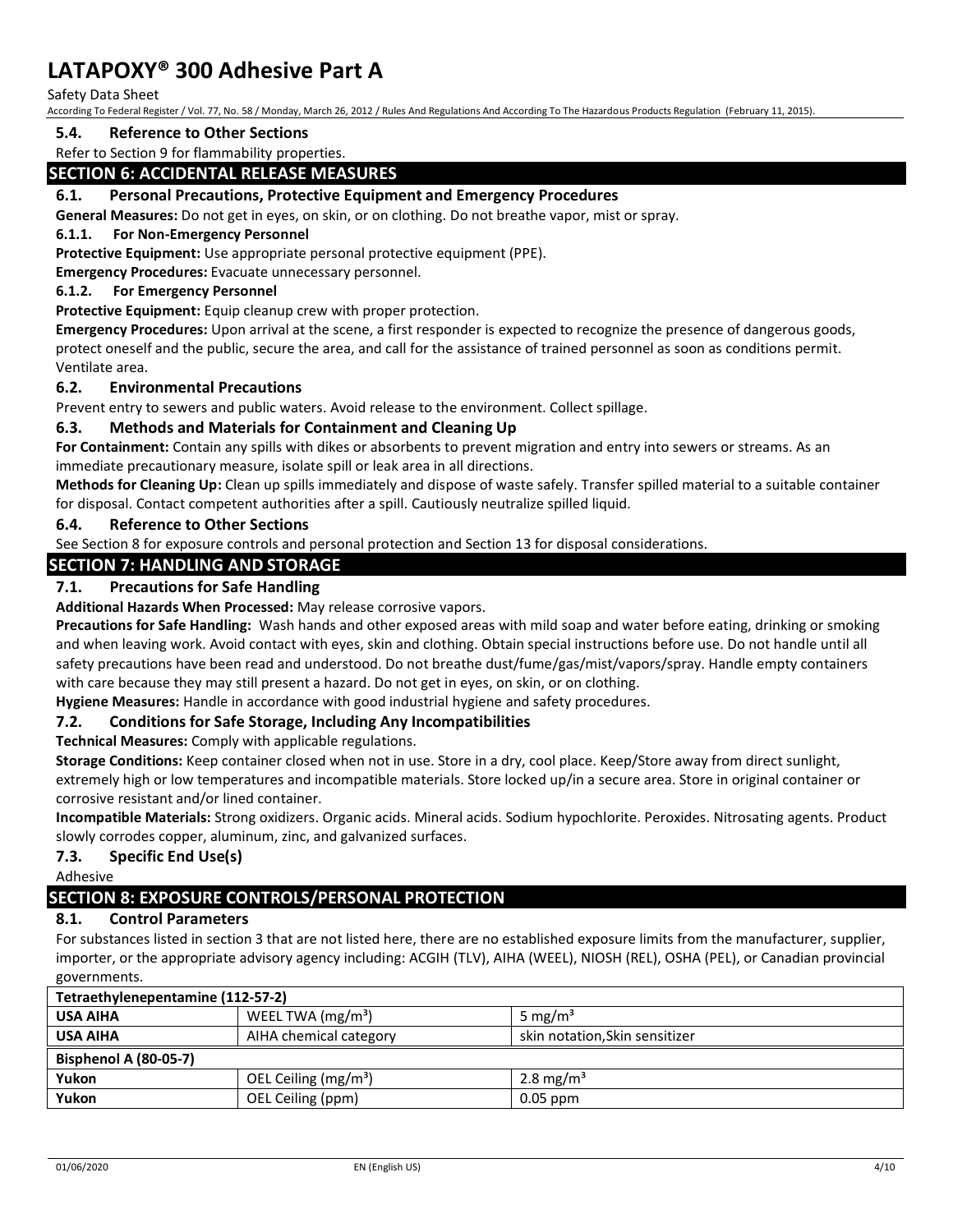Safety Data Sheet

According To Federal Register / Vol. 77, No. 58 / Monday, March 26, 2012 / Rules And Regulations And According To The Hazardous Products Regulation (February 11, 2015).

## **8.2. Exposure Controls**

**Appropriate Engineering Controls:** Ensure adequate ventilation, especially in confined areas. Ensure all national/local regulations are observed. Emergency eye wash fountains and safety showers should be available in the immediate vicinity of any potential exposure.

**Personal Protective Equipment:** Gloves. Protective clothing. Protective goggles. Insufficient ventilation: wear respiratory protection. Face shield.



**Materials for Protective Clothing:** Chemically resistant materials and fabrics. Corrosion-proof clothing.

**Hand Protection:** Wear protective gloves.

**Eye and Face Protection:** Chemical safety goggles and face shield.

**Skin and Body Protection:** Wear suitable protective clothing.

**Respiratory Protection:** If exposure limits are exceeded or irritation is experienced, approved respiratory protection should be worn. In case of inadequate ventilation, oxygen deficient atmosphere, or where exposure levels are not known wear approved respiratory protection.

**Other Information:** When using, do not eat, drink or smoke.

## **SECTION 9: PHYSICAL AND CHEMICAL PROPERTIES**

## **9.1. Information on Basic Physical and Chemical Properties**

| <b>Physical State</b>                         |   | Liquid               |
|-----------------------------------------------|---|----------------------|
| Appearance                                    |   | Amber viscous liquid |
| Odor                                          |   | Ammonia              |
| <b>Odor Threshold</b>                         |   | Not available        |
| рH                                            |   | Not available        |
| <b>Evaporation Rate</b>                       |   | Not available        |
| <b>Melting Point</b>                          |   | 0 °C (32 °F)         |
| <b>Freezing Point</b>                         |   | Not available        |
| <b>Boiling Point</b>                          |   | 100 °C (212 °F)      |
| <b>Flash Point</b>                            |   | Not available        |
| <b>Auto-ignition Temperature</b>              |   | Not available        |
| <b>Decomposition Temperature</b>              | ٠ | Not available        |
| Flammability (solid, gas)                     |   | Not applicable       |
| Lower Flammable Limit                         |   | Not available        |
| <b>Upper Flammable Limit</b>                  | ٠ | Not available        |
| <b>Vapor Pressure</b>                         |   | Not available        |
| <b>Relative Vapor Density at 20°C</b>         |   | Not available        |
| <b>Relative Density</b>                       |   | Not available        |
| <b>Specific Gravity</b>                       |   | 0.99                 |
| <b>Solubility</b>                             |   | Soluble in water     |
| <b>Partition Coefficient: N-Octanol/Water</b> |   | Not available        |
| <b>Viscosity</b>                              |   | Not available        |

## **SECTION 10: STABILITY AND REACTIVITY**

**10.1. Reactivity:** May react exothermically with water releasing heat. Adding an acid to a base or base to an acid may cause a violent reaction.

**10.2. Chemical Stability:** Stable under recommended handling and storage conditions (see section 7).

**10.3. Possibility of Hazardous Reactions:** Hazardous polymerization will not occur.

**10.4. Conditions to Avoid:** Direct sunlight, extremely high or low temperatures, and incompatible materials.

**10.5. Incompatible Materials:** Strong oxidizers. Organic acids. Mineral acids. Sodium hypochlorite. Peroxides. Nitrosating agents. Product slowly corrodes copper, aluminum, zinc, and galvanized surfaces.

**10.6. Hazardous Decomposition Products:** Thermal decomposition may produce: Nitric acid. Ammonia.

## **SECTION 11: TOXICOLOGICAL INFORMATION**

#### **11.1. Information on Toxicological Effects - Product**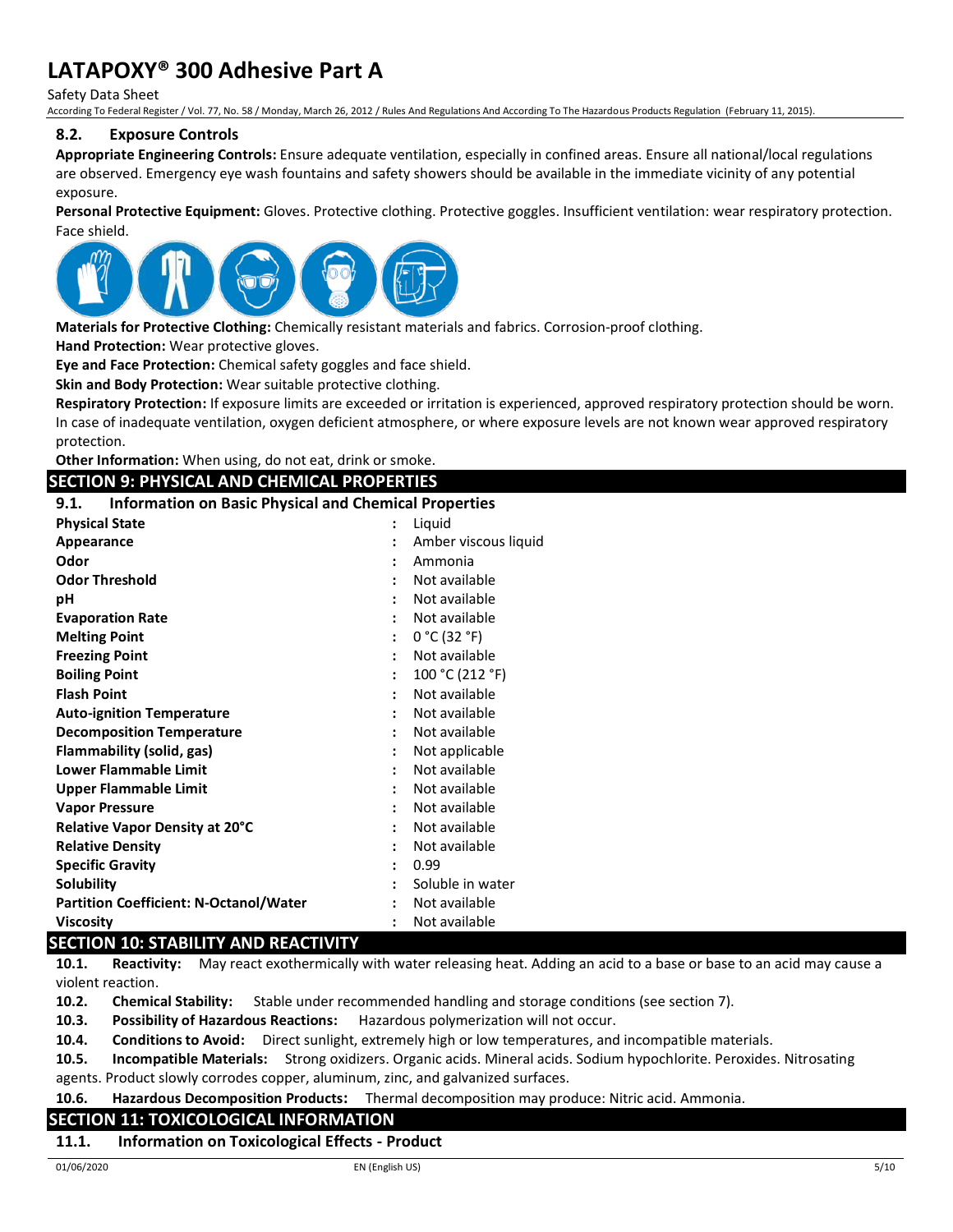Safety Data Sheet

According To Federal Register / Vol. 77, No. 58 / Monday, March 26, 2012 / Rules And Regulations And According To The Hazardous Products Regulation (February 11, 2015).

**Acute Toxicity (Oral):** Harmful if swallowed. **Acute Toxicity (Dermal):** Not classified

**Acute Toxicity (Inhalation):** Not classified

#### **LD50 and LC50 Data:**

**LATAPOXY® 300 Adhesive Part A** 

**ATE US/CA (oral)** 1,592.96 mg/kg body weight

**Skin Corrosion/Irritation:** Causes severe skin burns and eye damage.

**Eye Damage/Irritation:** Causes serious eye damage.

**Respiratory or Skin Sensitization:** May cause an allergic skin reaction.

**Germ Cell Mutagenicity:** Not classified

**Carcinogenicity:** Not classified

**Specific Target Organ Toxicity (Repeated Exposure):** Not classified

**Reproductive Toxicity:** May damage fertility or the unborn child.

**Specific Target Organ Toxicity (Single Exposure):** May cause respiratory irritation.

**Aspiration Hazard:** Not classified

**Symptoms/Injuries After Inhalation:** Irritation of the respiratory tract and the other mucous membranes. May be corrosive to the respiratory tract.

**Symptoms/Injuries After Skin Contact:** Causes severe irritation which will progress to chemical burns. May cause an allergic skin reaction.

**Symptoms/Injuries After Eye Contact:** Causes permanent damage to the cornea, iris, or conjunctiva.

**Symptoms/Injuries After Ingestion:** This material is harmful orally and can cause adverse health effects or death in significant amounts. May cause burns or irritation of the linings of the mouth, throat, and gastrointestinal tract.

**Chronic Symptoms:** May damage fertility or the unborn child.

## **11.2. Information on Toxicological Effects - Ingredient(s)**

**LD50 and LC50 Data:**

| 2,4,6-Tri(dimethylaminomethyl)phenol (90-72-2)                                                  |                                                                                      |                                              |  |
|-------------------------------------------------------------------------------------------------|--------------------------------------------------------------------------------------|----------------------------------------------|--|
| <b>LD50 Oral Rat</b>                                                                            |                                                                                      | 1200 mg/kg                                   |  |
| <b>LD50 Dermal Rat</b>                                                                          |                                                                                      | 1280 mg/kg                                   |  |
| Tetraethylenepentamine (112-57-2)                                                               |                                                                                      |                                              |  |
| <b>LD50 Dermal Rabbit</b>                                                                       |                                                                                      | 660 - 1260 mg/kg                             |  |
| ATE US/CA (oral)                                                                                |                                                                                      | 500.00 mg/kg body weight                     |  |
| 1-Piperazineethanamine (140-31-8)                                                               |                                                                                      |                                              |  |
| <b>LD50 Oral Rat</b>                                                                            |                                                                                      | 2140 µl/kg                                   |  |
| <b>LD50 Dermal Rabbit</b>                                                                       |                                                                                      | 880 µl/kg                                    |  |
| ATE US/CA (oral)                                                                                |                                                                                      | 500.00 mg/kg body weight                     |  |
| ATE US/CA (dermal)                                                                              |                                                                                      | 1,100.00 mg/kg body weight                   |  |
| Bisphenol A (80-05-7)                                                                           |                                                                                      |                                              |  |
| LD50 Oral Rat                                                                                   |                                                                                      | 3300 mg/kg                                   |  |
| <b>LD50 Dermal Rabbit</b>                                                                       |                                                                                      | 3 ml/kg                                      |  |
| <b>LC50 Inhalation Rat</b>                                                                      |                                                                                      | > 170 mg/m <sup>3</sup> (Exposure time: 6 h) |  |
| <b>SECTION 12: ECOLOGICAL INFORMATION</b>                                                       |                                                                                      |                                              |  |
| 12.1.<br><b>Toxicity</b>                                                                        |                                                                                      |                                              |  |
| Ecology - General: Very toxic to aquatic life. Toxic to aquatic life with long lasting effects. |                                                                                      |                                              |  |
| 2,4,6-Tri(dimethylaminomethyl)phenol (90-72-2)                                                  |                                                                                      |                                              |  |
| ErC50 (algae)                                                                                   | 84 mg/l                                                                              |                                              |  |
| <b>NOEC Chronic Algae</b>                                                                       | $6.25$ g/l                                                                           |                                              |  |
| Tetraethylenepentamine (112-57-2)                                                               |                                                                                      |                                              |  |
| LC50 Fish 1                                                                                     | 420 mg/l (Exposure time: 96 h - Species: Poecilia reticulata [static])               |                                              |  |
| EC50 Daphnia 1                                                                                  | 24.1 mg/l (Exposure time: 48 h - Species: Daphnia magna)                             |                                              |  |
| ErC50 (algae)                                                                                   | $0.12$ mg/l                                                                          |                                              |  |
| 1-Piperazineethanamine (140-31-8)                                                               |                                                                                      |                                              |  |
| LC50 Fish 1                                                                                     | 1950 - 2460 mg/l (Exposure time: 96 h - Species: Pimephales promelas [flow-through]) |                                              |  |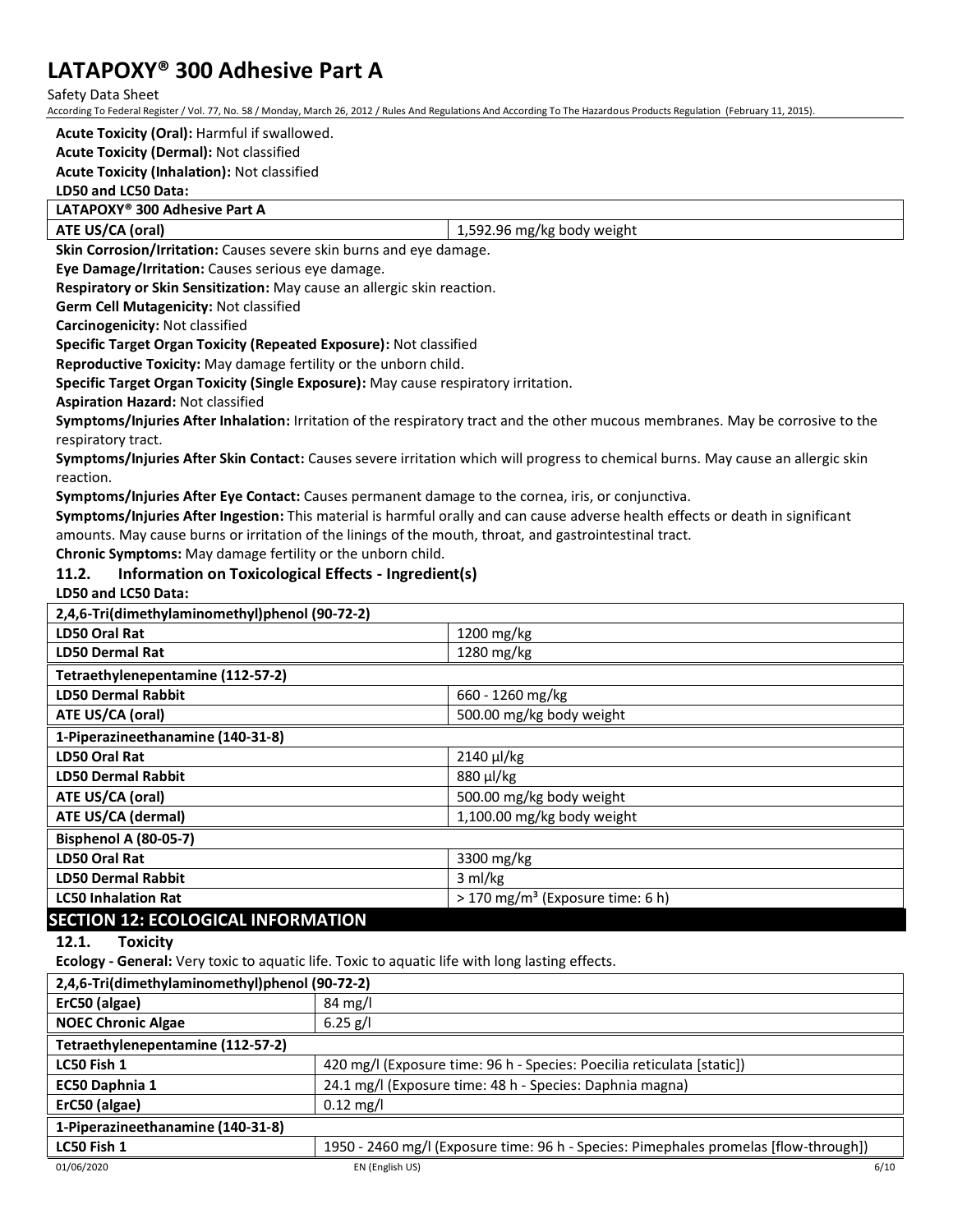Safety Data Sheet

According To Federal Register / Vol. 77, No. 58 / Monday, March 26, 2012 / Rules And Regulations And According To The Hazardous Products Regulation (February 11, 2015).

|                                                                                                 | con any roll cachar he soler pron by no sophonally, march zo, zo zzy hales had he shahahons had hecording to the hazardous incaded he salation (restrain providing the strain providing the strain providing the strain provid |  |  |
|-------------------------------------------------------------------------------------------------|--------------------------------------------------------------------------------------------------------------------------------------------------------------------------------------------------------------------------------|--|--|
| EC50 Daphnia 1<br>32 mg/l (Exposure time: 48 h - Species: Daphnia magna)                        |                                                                                                                                                                                                                                |  |  |
| > 1000 mg/l (Exposure time: 96 h - Species: Poecilia reticulata [semi-static])<br>LC50 Fish 2   |                                                                                                                                                                                                                                |  |  |
| Bisphenol A (80-05-7)                                                                           |                                                                                                                                                                                                                                |  |  |
| LC50 Fish 1                                                                                     | 3.6 (3.6 - 5.4) mg/l (Exposure time: 96 h - Species: Pimephales promelas [flow-through])                                                                                                                                       |  |  |
| EC50 Daphnia 1                                                                                  | 10.2 mg/l (Exposure time: 48 h - Species: Daphnia magna)                                                                                                                                                                       |  |  |
| LC50 Fish 2                                                                                     | 4 (4.0 - 5.5) mg/l (Exposure time: 96 h - Species: Pimephales promelas [static])                                                                                                                                               |  |  |
| EC50 Daphnia 2                                                                                  | 3.9 mg/l (Exposure time: 48 h - Species: Daphnia magna)                                                                                                                                                                        |  |  |
| <b>NOEC Chronic Fish</b>                                                                        | $0.16$ mg/l                                                                                                                                                                                                                    |  |  |
| <b>Persistence and Degradability</b><br>12.2.                                                   |                                                                                                                                                                                                                                |  |  |
| LATAPOXY <sup>®</sup> 300 Adhesive Part A                                                       |                                                                                                                                                                                                                                |  |  |
| <b>Persistence and Degradability</b><br>May cause long-term adverse effects in the environment. |                                                                                                                                                                                                                                |  |  |
| <b>Bioaccumulative Potential</b><br>12.3.                                                       |                                                                                                                                                                                                                                |  |  |
| LATAPOXY <sup>®</sup> 300 Adhesive Part A                                                       |                                                                                                                                                                                                                                |  |  |
| <b>Bioaccumulative Potential</b><br>Not established.                                            |                                                                                                                                                                                                                                |  |  |
| Tetraethylenepentamine (112-57-2)                                                               |                                                                                                                                                                                                                                |  |  |
| <b>BCF Fish 1</b><br>(no bioaccumulation expected)                                              |                                                                                                                                                                                                                                |  |  |
| Log Pow<br>$\leq 1$                                                                             |                                                                                                                                                                                                                                |  |  |
| 1-Piperazineethanamine (140-31-8)                                                               |                                                                                                                                                                                                                                |  |  |
| <b>BCF Fish 1</b><br>(no bioaccumulation expected)                                              |                                                                                                                                                                                                                                |  |  |
| Log Pow<br>$-1.48$                                                                              |                                                                                                                                                                                                                                |  |  |
| Bisphenol A (80-05-7)                                                                           |                                                                                                                                                                                                                                |  |  |
| $5.1 - 13.8$<br><b>BCF Fish 1</b>                                                               |                                                                                                                                                                                                                                |  |  |
| 2.2<br>Log Pow                                                                                  |                                                                                                                                                                                                                                |  |  |

**12.4.** Mobility in Soil Not available

## **12.5. Other Adverse Effects**

**Other Information:** Avoid release to the environment.

## **SECTION 13: DISPOSAL CONSIDERATIONS**

## **13.1. Waste treatment methods**

**Waste Disposal Recommendations:** Dispose of contents/container in accordance with local, regional, national, territorial, provincial, and international regulations.

**Ecology - Waste Materials:** Avoid release to the environment. This material is hazardous to the aquatic environment. Keep out of sewers and waterways.

## **SECTION 14: TRANSPORT INFORMATION**

The shipping description(s) stated herein were prepared in accordance with certain assumptions at the time the SDS was authored, and can vary based on a number of variables that may or may not have been known at the time the SDS was issued.

#### **14.1. In Accordance with DOT** Amines, liquid, corrosive

| Amines, liquid, corrosive, n.o.s. |                                                                                          |
|-----------------------------------|------------------------------------------------------------------------------------------|
| <b>Proper Shipping Name</b>       | : POLYAMINES, LIQUID, CORROSIVE, N.O.S. (Tetraethylenepentamine, 1-Piperazineethanamine) |
| <b>Hazard Class</b>               | : 8                                                                                      |
| <b>Identification Number</b>      | : UN2735<br><b>CORROSIVE</b>                                                             |
| <b>Label Codes</b>                | :8                                                                                       |
| <b>Packing Group</b>              | $:$ $\mathsf{II}$                                                                        |
| <b>Marine Pollutant</b>           | : Marine pollutant                                                                       |
| <b>ERG Number</b>                 | : 153                                                                                    |
| In Accordance with IMDG<br>14.2.  |                                                                                          |
| <b>Proper Shipping Name</b>       | : AMINES, LIQUID, CORROSIVE, N.O.S. (Tetraethylenepentamine, 1-Piperazineethanamine)     |
| <b>Hazard Class</b>               | :8                                                                                       |
| <b>Identification Number</b>      | : UN2735                                                                                 |
| <b>Label Codes</b>                | :8                                                                                       |
| <b>Packing Group</b>              | $\mathbf{H}$                                                                             |
| EmS-No. (Fire)                    | $: F-A$                                                                                  |
|                                   |                                                                                          |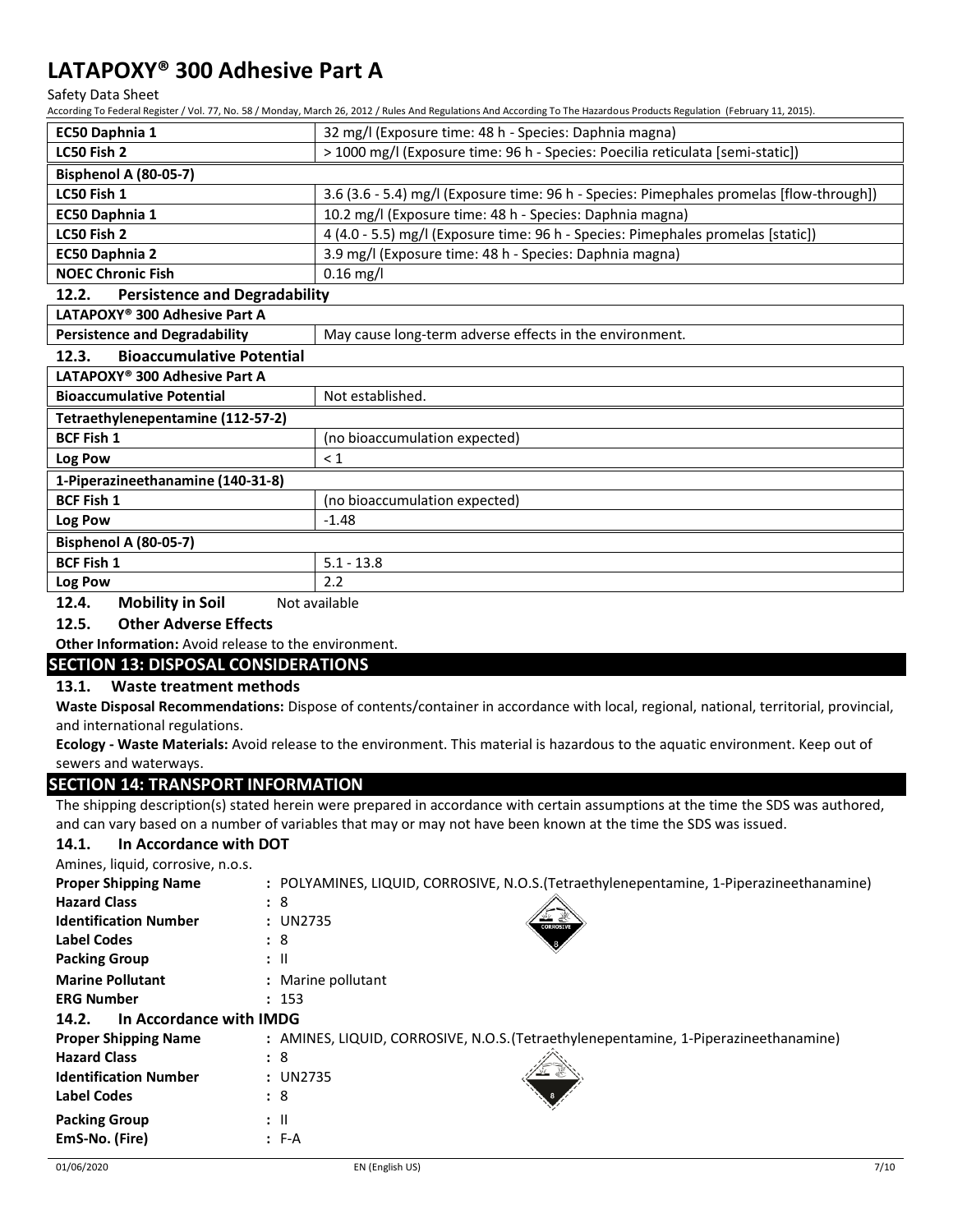Safety Data Sheet

According To Federal Register / Vol. 77, No. 58 / Monday, March 26, 2012 / Rules And Regulations And According To The Hazardous Products Regulation (February 11, 2015).

| EmS-No. (Spillage)                        | $: S-B$                                                                              |
|-------------------------------------------|--------------------------------------------------------------------------------------|
| <b>Marine pollutant</b>                   | : Marine pollutant                                                                   |
| In Accordance with IATA<br>14.3.          |                                                                                      |
| <b>Proper Shipping Name</b>               | : AMINES, LIQUID, CORROSIVE, N.O.S. (Tetraethylenepentamine, 1-Piperazineethanamine) |
| <b>Hazard Class</b>                       | : 8                                                                                  |
| <b>Identification Number</b>              | : UN2735                                                                             |
| <b>Label Codes</b>                        | : 8                                                                                  |
| <b>Packing Group</b>                      | $\mathbf{H}$                                                                         |
| <b>ERG Code (IATA)</b>                    | : 8L                                                                                 |
| In Accordance with TDG<br>14.4.           |                                                                                      |
| <b>Proper Shipping Name</b>               | : AMINES, LIQUID, CORROSIVE, N.O.S. (Tetraethylenepentamine, 1-Piperazineethanamine) |
| <b>Hazard Class</b>                       | : 8                                                                                  |
| <b>Identification Number</b>              | : UN2735                                                                             |
| <b>Label Codes</b>                        | : 8                                                                                  |
| <b>Packing Group</b>                      | $\pm$ 11                                                                             |
| <b>Marine Pollutant (TDG)</b>             | : Marine pollutant                                                                   |
| <b>SECTION 15: REGULATORY INFORMATION</b> |                                                                                      |

| 15.1. |  | <b>US Federal Regulations</b> |  |
|-------|--|-------------------------------|--|

| LATAPOXY <sup>®</sup> 300 Adhesive Part A                                        |                                                                              |  |  |  |
|----------------------------------------------------------------------------------|------------------------------------------------------------------------------|--|--|--|
| <b>SARA Section 311/312 Hazard Classes</b>                                       | Health hazard - Specific target organ toxicity (single or repeated exposure) |  |  |  |
|                                                                                  | Health hazard - Respiratory or skin sensitization                            |  |  |  |
|                                                                                  | Health hazard - Reproductive toxicity                                        |  |  |  |
|                                                                                  | Health hazard - Acute toxicity (any route of exposure)                       |  |  |  |
|                                                                                  | Health hazard - Serious eye damage or eye irritation                         |  |  |  |
|                                                                                  | Health hazard - Skin corrosion or Irritation                                 |  |  |  |
| 2,4,6-Tri(dimethylaminomethyl)phenol (90-72-2)                                   |                                                                              |  |  |  |
| Listed on the United States TSCA (Toxic Substances Control Act) inventory        |                                                                              |  |  |  |
| Tall oil fatty acids, reaction product with Tetraethylene pentamine (68953-36-6) |                                                                              |  |  |  |
| Listed on the United States TSCA (Toxic Substances Control Act) inventory        |                                                                              |  |  |  |
| Tetraethylenepentamine (112-57-2)                                                |                                                                              |  |  |  |
| Listed on the United States TSCA (Toxic Substances Control Act) inventory        |                                                                              |  |  |  |
| 1-Piperazineethanamine (140-31-8)                                                |                                                                              |  |  |  |
| Listed on the United States TSCA (Toxic Substances Control Act) inventory        |                                                                              |  |  |  |
| Bisphenol A (80-05-7)                                                            |                                                                              |  |  |  |
| Listed on the United States TSCA (Toxic Substances Control Act) inventory        |                                                                              |  |  |  |
| Subject to reporting requirements of United States SARA Section 313              |                                                                              |  |  |  |
| 1 %<br><b>SARA Section 313 - Emission Reporting</b>                              |                                                                              |  |  |  |

## **15.2. US State Regulations**

## **California Proposition 65**

**WARNING:** This product can expose you to Bisphenol A, which is known to the State of California to cause birth defects or other reproductive harm. For more information go to www.P65Warnings.ca.gov.

| <b>Chemical Name (CAS No.)</b>                             | Carcinogenicity | Developmental   | <b>Female Reproductive</b> | <b>Male Reproductive</b> |
|------------------------------------------------------------|-----------------|-----------------|----------------------------|--------------------------|
|                                                            |                 | <b>Toxicity</b> | <b>Toxicity</b>            | <b>Toxicity</b>          |
| Bisphenol A (80-05-7)                                      |                 |                 | x                          |                          |
| Tetraethylenepentamine (112-57-2)                          |                 |                 |                            |                          |
| U.S. - Massachusetts - Right To Know List                  |                 |                 |                            |                          |
| U.S. - New Jersey - Right to Know Hazardous Substance List |                 |                 |                            |                          |
| U.S. - Pennsylvania - RTK (Right to Know) List             |                 |                 |                            |                          |
| 1-Piperazineethanamine (140-31-8)                          |                 |                 |                            |                          |
| U.S. - Massachusetts - Right To Know List                  |                 |                 |                            |                          |
| U.S. - New Jersey - Right to Know Hazardous Substance List |                 |                 |                            |                          |

⚠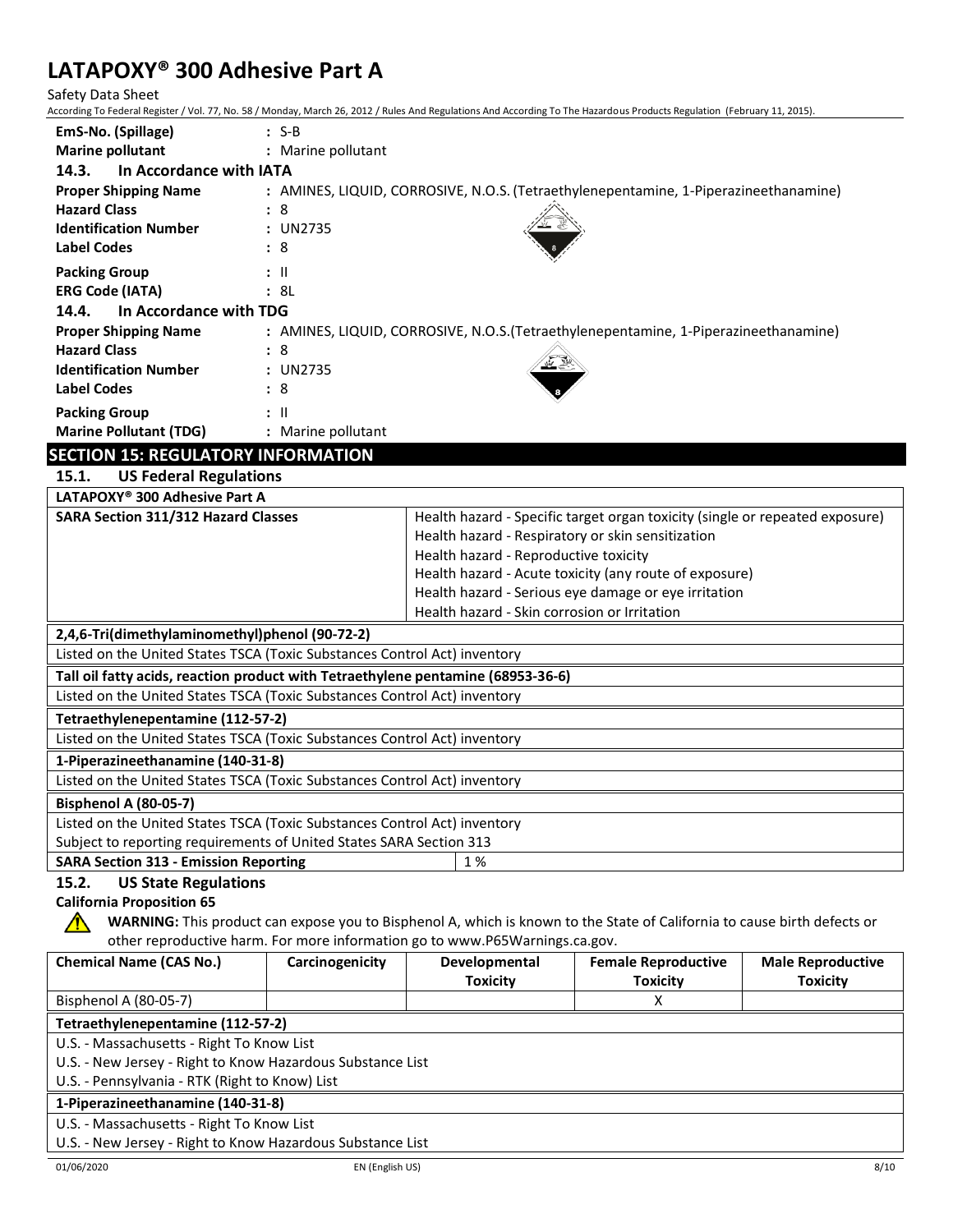Safety Data Sheet

According To Federal Register / Vol. 77, No. 58 / Monday, March 26, 2012 / Rules And Regulations And According To The Hazardous Products Regulation (February 11, 2015).

U.S. - Pennsylvania - RTK (Right to Know) List

## **Bisphenol A (80-05-7)**

U.S. - Massachusetts - Right To Know List

U.S. - New Jersey - Right to Know Hazardous Substance List

U.S. - Pennsylvania - RTK (Right to Know) - Environmental Hazard List

U.S. - Pennsylvania - RTK (Right to Know) List

## **15.3. Canadian Regulations**

**2,4,6-Tri(dimethylaminomethyl)phenol (90-72-2)**

Listed on the Canadian DSL (Domestic Substances List)

**Tall oil fatty acids, reaction product with Tetraethylene pentamine (68953-36-6)**

Listed on the Canadian DSL (Domestic Substances List)

## **Tetraethylenepentamine (112-57-2)**

Listed on the Canadian DSL (Domestic Substances List)

## **1-Piperazineethanamine (140-31-8)**

Listed on the Canadian DSL (Domestic Substances List)

**Bisphenol A (80-05-7)**

Listed on the Canadian DSL (Domestic Substances List)

## **SECTION 16: OTHER INFORMATION, INCLUDING DATE OF PREPARATION OR LAST REVISION**

**Date of Preparation or Latest Revision :** 01/06/2020

**Other Information :** This document has been prepared in accordance with the SDS requirements of the OSHA Hazard Communication Standard 29 CFR 1910.1200 and Canada's Hazardous Products Regulations (HPR) SOR/2015-17.

#### **GHS Full Text Phrases:**

| Acute Tox. 3 (Dermal)    | Acute toxicity (dermal) Category 3                               |  |
|--------------------------|------------------------------------------------------------------|--|
| Acute Tox. 4 (Dermal)    | Acute toxicity (dermal) Category 4                               |  |
| Acute Tox. 4 (Oral)      | Acute toxicity (oral) Category 4                                 |  |
| Aquatic Acute 1          | Hazardous to the aquatic environment - Acute Hazard Category 1   |  |
| <b>Aquatic Acute 2</b>   | Hazardous to the aquatic environment - Acute Hazard Category 2   |  |
| <b>Aquatic Acute 3</b>   | Hazardous to the aquatic environment - Acute Hazard Category 3   |  |
| Aquatic Chronic 1        | Hazardous to the aquatic environment - Chronic Hazard Category 1 |  |
| <b>Aquatic Chronic 2</b> | Hazardous to the aquatic environment - Chronic Hazard Category 2 |  |
| <b>Aquatic Chronic 3</b> | Hazardous to the aquatic environment - Chronic Hazard Category 3 |  |
| Comb. Dust               | Combustible Dust                                                 |  |
| Eye Dam. 1               | Serious eye damage/eye irritation Category 1                     |  |
| Eye Irrit. 2A            | Serious eye damage/eye irritation Category 2A                    |  |
| Flam. Liq. 4             | Flammable liquids Category 4                                     |  |
| Repr. 1B                 | Reproductive toxicity Category 1B                                |  |
| Skin Corr. 1B            | Skin corrosion/irritation Category 1B                            |  |
| Skin Corr. 1C            | Skin corrosion/irritation Category 1C                            |  |
| Skin Irrit. 2            | Skin corrosion/irritation Category 2                             |  |
| Skin Sens. 1             | Skin sensitization, Category 1                                   |  |
| Skin Sens. 1A            | Skin sensitization, category 1A                                  |  |
| Skin Sens. 1B            | Skin sensitization, category 1B                                  |  |
| STOT SE 3                | Specific target organ toxicity (single exposure) Category 3      |  |
| H <sub>227</sub>         | Combustible liquid                                               |  |
| H302                     | Harmful if swallowed                                             |  |
| H311                     | Toxic in contact with skin                                       |  |
| H312                     | Harmful in contact with skin                                     |  |